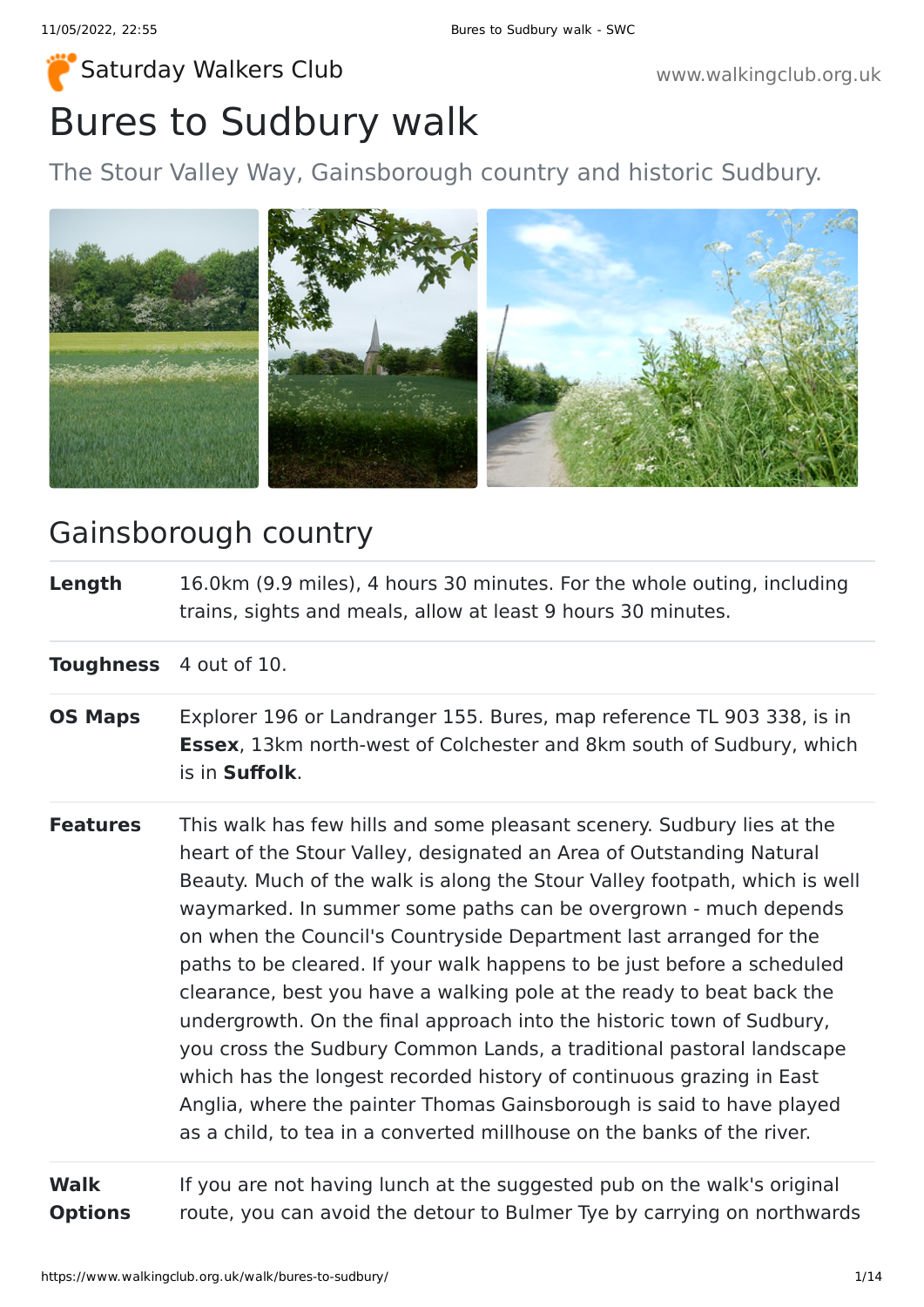up the road at point **[5]** to rejoin the route in 200 metres, at the asterisk **[\*]** below.

You can shorten the walk by taking the delightful Stour Valley – St Edmund Way path from the church at Great Henny **[4]** to rejoin the route at point **[6]**. This reduces the walk to 12.6 km (7.8 miles).

If you would like a long walk you can add the Short Walk version of this walk to [Walk 46, Wakes Colne to Bures](https://www.walkingclub.org.uk/book_1/walk_46/index.shtml) , making an excellent long ramble of some 20 miles.

**History Bures** (pronounced Bewers) is a village which straddles the Essex and Suffolk border, on opposite sides of the River Stour (the county boundary).The Parish of Bures Hamlet is on the Essex side, and Bures St Mary on the Suffolk side. The village is unusual in that it is served by two County Councils and three District Councils - with two Members of Parliament.

> **St Mary's Church** in Great Henny has a tower with parts dating back to the late eleventh century, although most of the church was rebuilt in the middle of the fourteenth century.

> **Holy Innocents Church** Lamarsh is one of just a few Grade 1 listed churches in England, and one of only five churches in England dedicated to the infants murdered by King Herod. The original church dates from the early twelfth century and is only one of three Norman churches in England with a round tower.

> **Sudbury** Suffolk is a Market Town which dates from Saxon times. In the late middle ages the town thrived as a centre for textiles (wool and silk). One silk mill remains and markets are still held twice a week in the town square. Sudbury's most famous son is **Thomas Gainsborough**, the eighteenth century portrait painter, who was born in the town in 1727, the youngest son of a wool manufacturer. He studied in London under Gravelot and Francis Hayman. On his marriage in 1746, he moved to Ipswich, where he remained until his move to Bath in 1760. **Gainsborough's House** (tel 01787-372958) in Sudbury is now a museum with the most extensive collection of his paintings, drawings and prints in the world (the house is open 10 am until 5.00 pm weekdays, and 11 am to 5 pm on Sunday). Please note: the house is CLOSED for refuburbisment until later in 2021. During the closure there is an information point next door at No 47.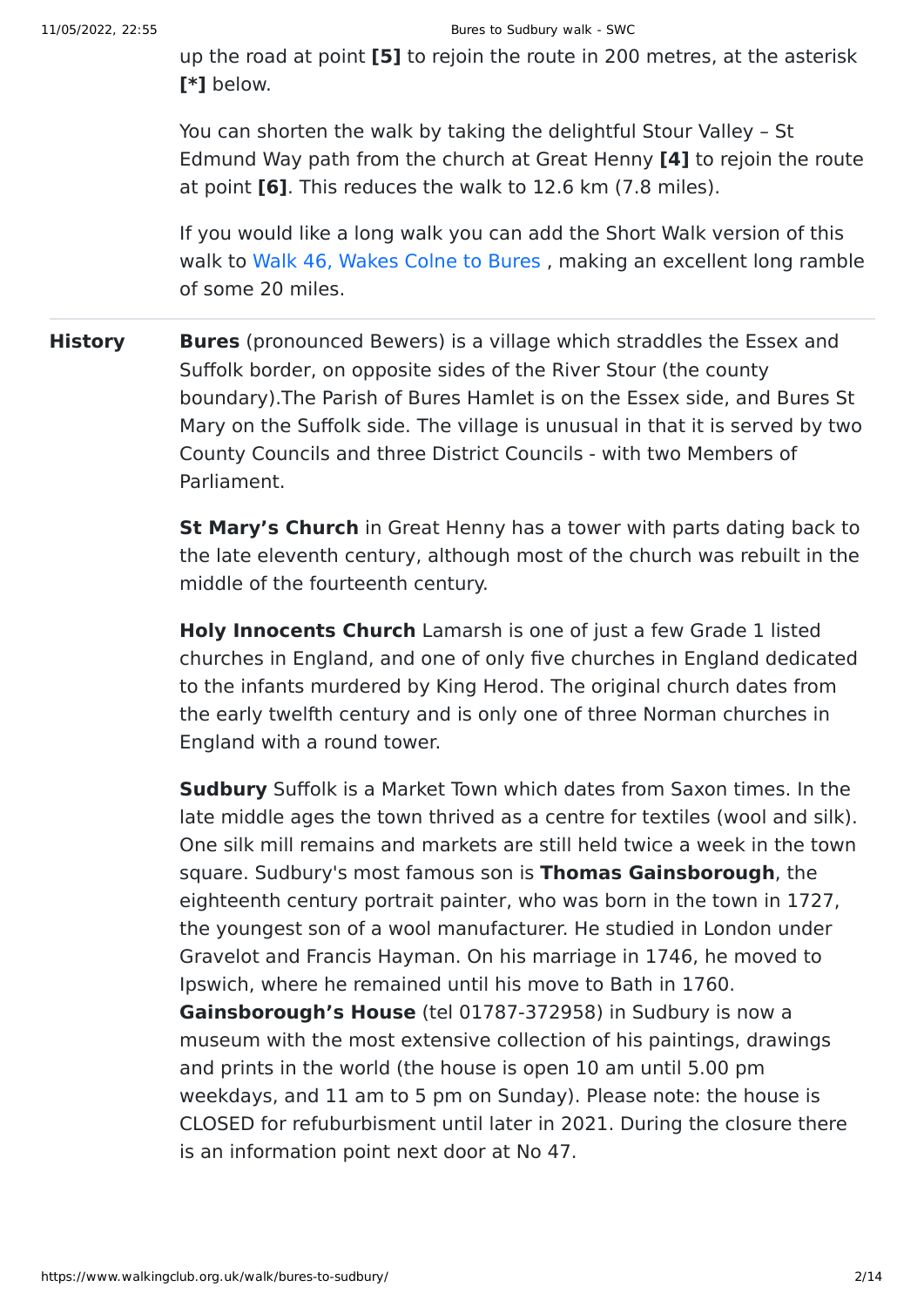The Parish Church of **St Gregory** Sudbury is named after Gregory the Great. Pope from 590-604 AD. A church has been on this site for a thousand years and most parts of the current church date from the fourteenth century. The church is full of historic interest, with an unusually long chancel and an ornate font, and carved misericords in the chancel stalls. One ghoulish, famous relic in the church is the **skull of His Grace Simon of Sudbury** , a son of Sudbury and one time Bishop of London, Archbishop of Canterbury and Chancellor of England. Chancellor Simon was blamed for introducing a poll tax in England, which resulted in Watt Tyler's peasants revolt in 1381. Cruely beheaded by the peasants, his body was burried in Canterbury Cathedral, with a cannon ball in place of his head, with his head being returned to Sudbury.

**Travel** Take the train nearest to **9.45am** from **Liverpool Street** Station to **Bures**, changing at **Marks Tey**. Journey time about 1 hour 10 minutes. The change over at Marks Tey is often short (under 5 minutes) but Greater Anglia's current policy (2021) is to hold the Sudbury service for up to 10 minutes if the London train is running late. If you miss the connection, best take a taxi to Bures railway station. Trains back from Sudbury to Liverpool Street are hourly, again changing at Marks Tey. Journey time 1 hour 15 minutes. Buy a day return to **Sudbury Suffolk** .

> If planning to take an early lunch at the Lamarsh Lion Community pub, you can take the train one hour later from Liverpool Street, after which it is best you take the short cut to Sudbury, avoiding Bulmer Tye.

**Lunch** The suggested lunch place on the original route of this walk is **The Fox** in Bulmer Tye (tel 01787 275727) some 10 km into the walk. This pub reopened under new management in autumn 2020 and initial reports on this refurbished and smartened-up pub are good. Pre Covid lockdown, Lunch was served Monday to Fridays from 12 noon until 2.30 pm and all afternoon at weekends.

> As an alternative to the Fox you can stop very early in the walk at the Lamarsh Lion, a community owned pub, or later at the Henny Swan, after a detour to Henny Street. Details of both now follow.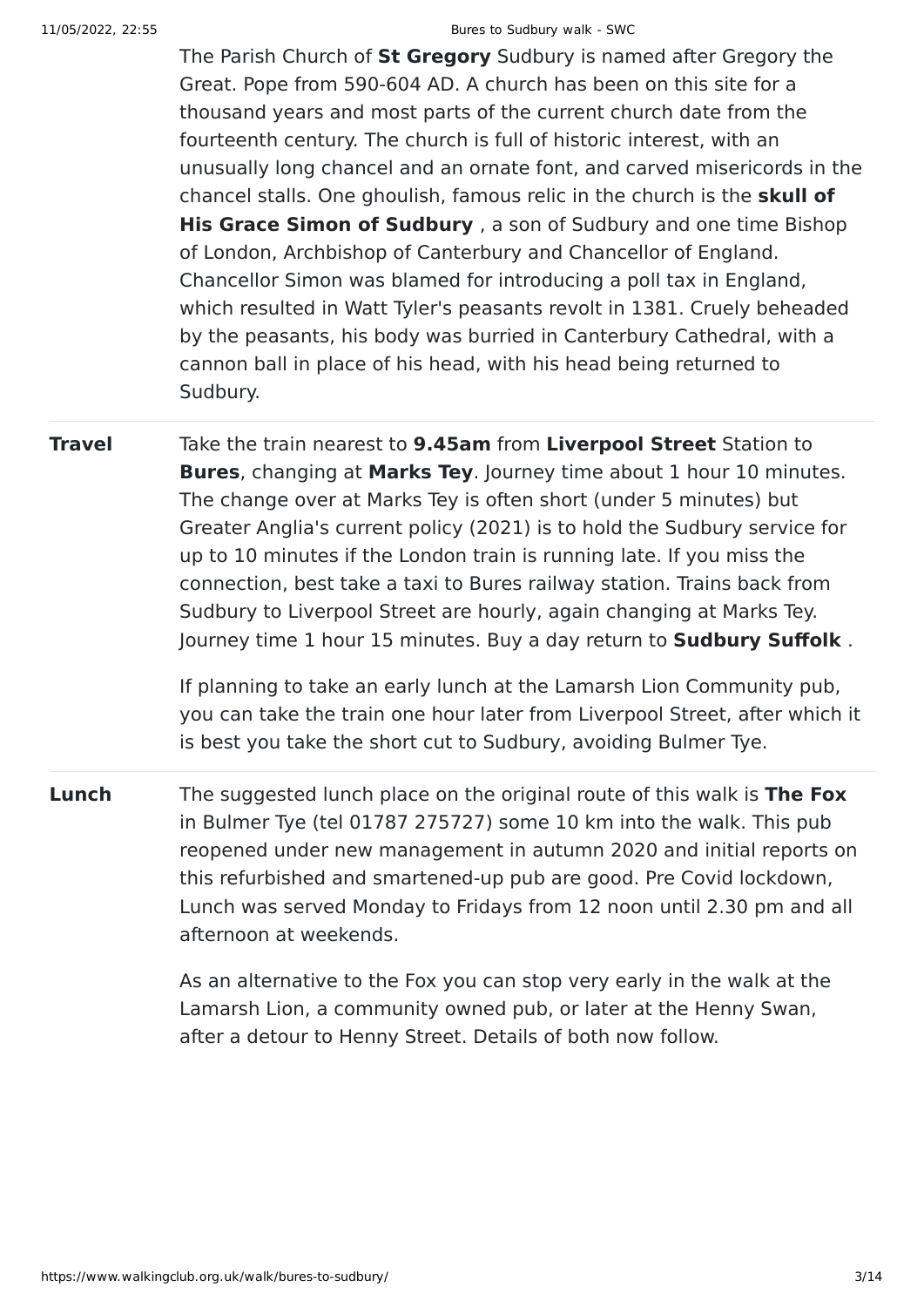**The Lamarsh Lion** (tel 01787 227 007), a 14th century public house in the village of Lamarsh, reopened in June 2018 as a community pub after being closed for many years. The local community assisted by sponsors raised the half million plus to purchase and rebuild the pub - from 'photos the pub now looks very smart, inside and outside. Food is served Monday to Saturday from 12 noon until 3 pm, and until 4 pm on Sundays. Booking ahead is advised at weekends. If doing the double header walk - Wakes Colne to Bures to Sudbury - this pub makes a good alternative to the watering holes in Bures for an afternoon break before continuing on to Sudbury.

**The Henny Swan, Henny Street** (tel 01787-267953) pub enjoys a lovely riverside setting and serves good quality food all day, from 12 noon to 9.00 pm, with restaurant and bar menues. Booking in advance at weekends is advisable, particulary on a Sunday. Best check new opening times post Covid Lockdown 3, May 2021.

A good spot for picnickers is the tranquil grounds of St Mary's Church, Great Henny.

**Tea** THE suggested tea place - almost de rigueur - is the comfortable **Mill Hotel** (tel 01787-375544) in Sudbury. Prior to Covid Lockdown 3, Tea was served 2.00 pm to 5.00 pm, with a choice of finger sandwiches, warm scones, pastries and toasted teacakes on offer at reasonable prices. The Hotel's bar was also open in the afternoon for alcoholic drinks. Best check latest opening times. May 2021 after relaxaton of Lockdown 3. After tea, allow 20 minutes to get to the railway station.

> There are a number of pubs in the centre of Sudbury, including the **Black Boy Hotel** (tel 01787-379046) and the **White Horse pub** (tel 01787-313508).

**Updates** Full check May 2021 with additional minor updates October 2021. **Online version recommended.**

**Help Us!** After the walk, we would love to get your [feedback](https://www.walkingclub.org.uk/walk/bures-to-sudbury/comments.html)

You can upload photos to the **integrat C** [SWC Group on Flickr](http://www.flickr.com/groups/swc) (upload your photos) and videos to  $\triangleright$  Youtube. This walk's tags are:



### **By Car Start** CO8 5HS **Finish**CO10 6SU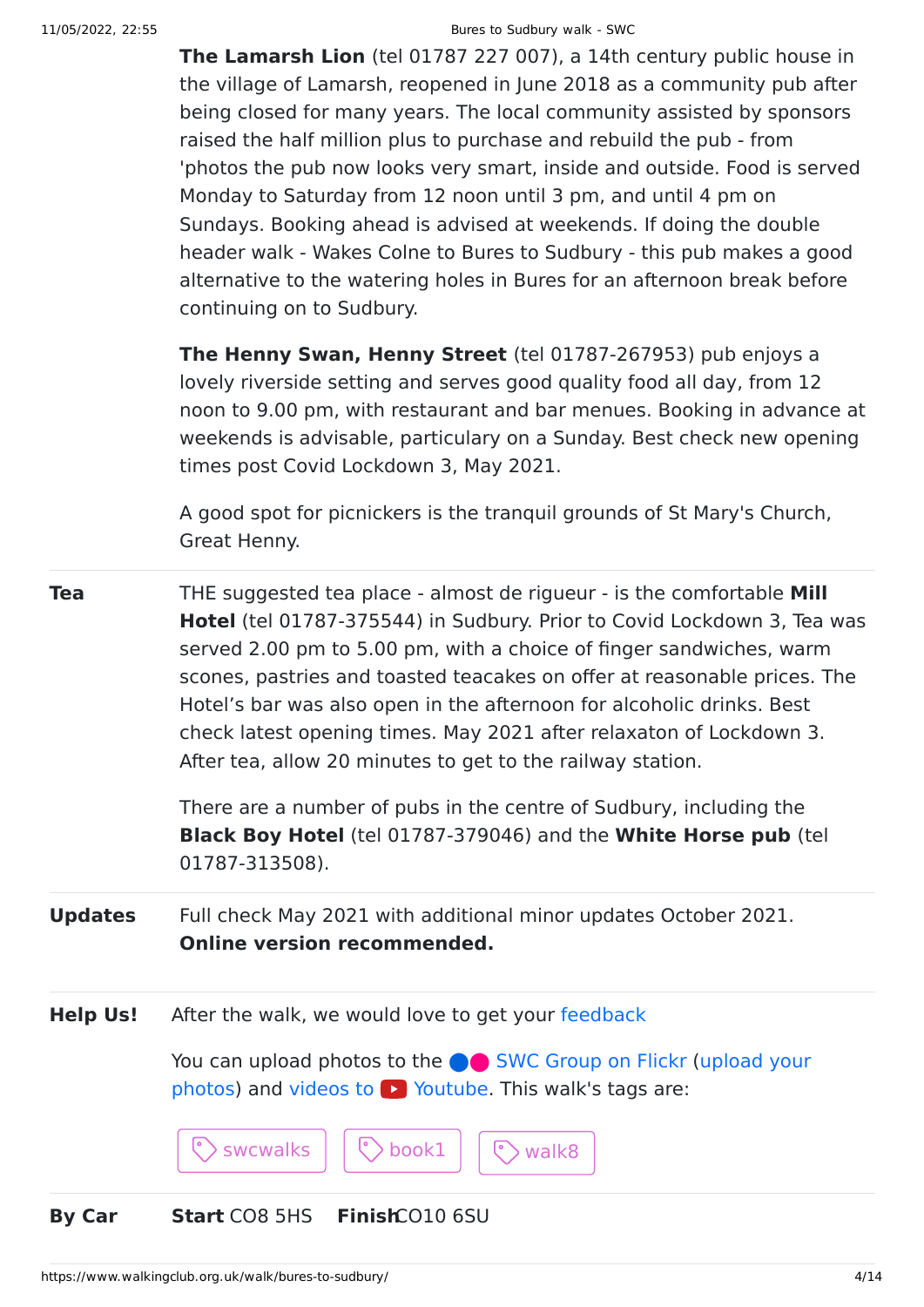**Help** National Rail: 03457 48 49 50 • Travelline (bus times): 0871 200 22 33 (12p/min) • TFL (London) : 0343 222 1234

### **Version** Nov-21 **[Marcus](https://www.walkingclub.org.uk/walks/marcus.html)**

**Copyright** [© Saturday Walkers Club.](https://www.walkingclub.org.uk/site/license.shtml) All Rights Reserved. No commercial use. No copying. No derivatives. Free with attribution for one time noncommercial use only. www.walkingclub.org.uk/site/license.shtml

## Walk Directions

1. **[1]** Coming off the platform at **Bures Railway Station**, go down steps, walk through the station car park and bear left down The Paddocks. In 30 metres, you come to a Tjunction where you turn right into Station Hill, due east. In 100 metres, you pass Water Lane on your left-hand side. 40 metres further on, the white coloured building and former Swan Inn is on your righthand side, just before the Tjunction with Colchester Street.

2. Beside the former pub turn

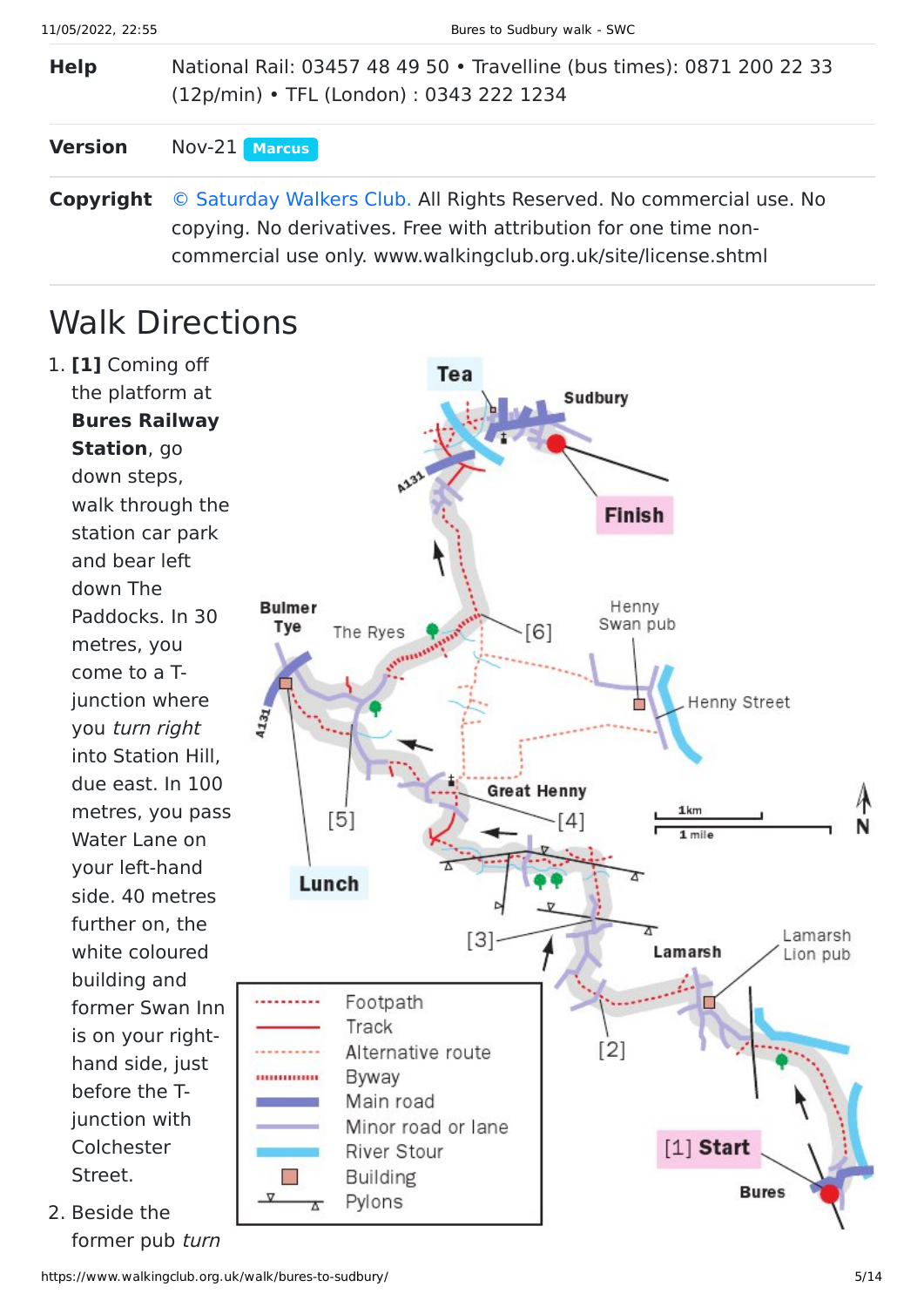left off the road and follow the public footpath sign down the wide gravelled lane along the left-hand side of a building, your direction 20 degrees.

- 3. Keep following the high brick wall on your left-hand side, ignoring other ways off. In 180 metres, the path comes to an end of the hedge on your left-hand side, where there is a wooden post with public footpath arrows on it. Turn right and follow the Stour Valley Path along a car-wide track, with a hedge on your right, your direction 350°.
- 4. Follow this track between large agricultural fields for the next 1 km until it brings you down to the River Stour. Where the track swings to the right towards a bridge with metal railings, ignore the bridge and **[!]** keep ahead, to follow the direction of a footpath post along a narrow path into a clump of trees. 40 metres further on, the path wends its way down to a metal kissing gate, which you go through to enter a grassy field. Ahead of you and over to your right is the **River Stour**.
- 5. Keep ahead and follow the riverbank, keeping close to the fence on your left, your direction 280°. In 300 metres, you will see a concrete pillbox down by the river below you. 100 metres before you reach the pillbox your way bears half left gently uphill and away from the river, to follow a footpath post.
- 6. In 175 metres at the top of the bank you cross a stile to go over the Marks Tey to Sudbury single track railway line. On the far side of the track cross over another stile and head up a footpath through light woodland. In 70 metres you pass a wooden telegraph pole on your right-hand side, with footpath signs on it. Coming out into the open you take the footpath straight ahead along a car-wide track, heading in the same direction as before. You are now in the village of **Lamarsh** .
- 7. Along the track you pass a thatched cottage, a barn and a tiled house, all on your right-hand side, and the foundations and slab of a demolished property on your lefthand side, and after 370 metres you come out on to a road. Turn right along the road. In 60 metres you come on your left to the **Lamarsh Lion Community pub** , your early lunch pub option on this walk. In a further 150 metres follow the road as it curves around to the right, past the turning on the left signposted Horne's Green. In 110 metres you pass a turning on the left signposted to Alphamstone and Pebmarsh. Continue straight on for Sudbury and Henny.
- 8. 250 metres further on, you pass **Lamarsh Village Hall** on the right-hand side and a house called Green Hills on your left-hand side. 10 metres beyond, the original walk route took a turning left off the road, following the direction of a concrete public footpath sign up a car-wide grassy track. However, the recommended route now is to keep ahead on the road for a further 110 metres until you come on your right-hand side to **Holy Innocent Church** Lamarsh, usually open during the day, and well worth a visit inside.
- 9. Coming out of the church take the footpath *directly ahead* and to the right of The Old Rectory, on a grassy path, uphill, with an open field to your right, and a hedge on your left. In 170 metres, at the top of the slope, turn left to follow the direction of a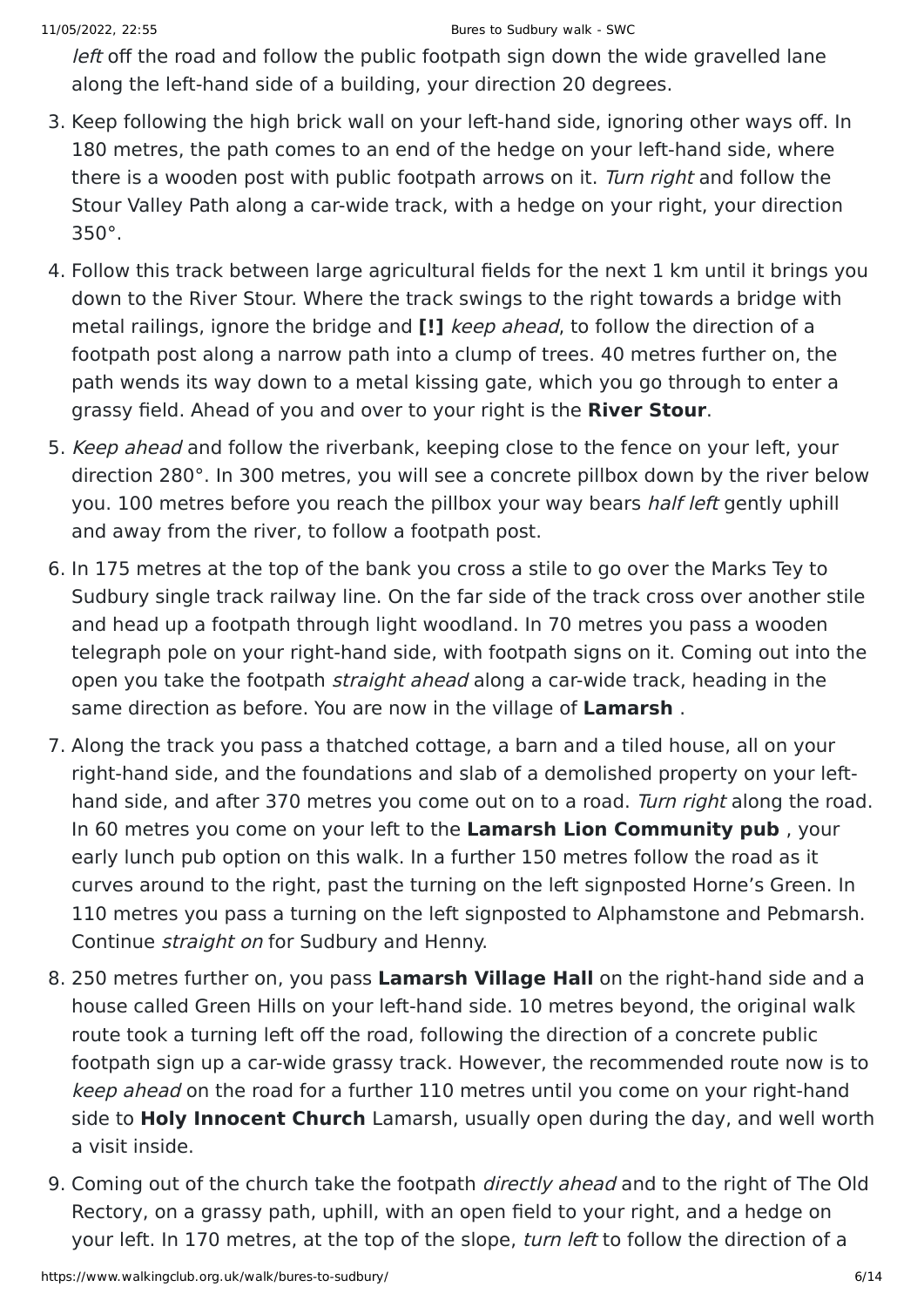footpath post. In 30 metres, go through a field boundary and with another footpath post on your left-hand side, *turn right* to return to the original TO Book's route, along the right-hand edge of a field, initially uphill, and soon with a treeline on your right.

- 10. In 200 metres by a footpath post, keep directly ahead, to go down into a dip and then up the other side into a wooded area, with young trees on either side of the path. Keep ahead, your direction 250° initially. In 200 metres you leave the wooded area at a field boundary as you pass under overhead cables and head down through a wooden kissing gate to come out into a grassy field.
- 11. Follow the left-hand edge of this field, as your way initially swings to the left before it heads in the same direction as before. In 350 metres you come to the far left-hand corner of this field and out through a wooden field gate on to a country lane **[2]**. Cross over the lane and on its far side you will find a public footpath sign; ignore the stile to the right and follow the direction of the footpath sign, going gently uphill in the same general direction as before, now 310°, on a wide grassy track.
- 12. In 80 metres you pass a wooden fieldgate on your right-hand side and go *straight* ahead beneath some overhead cables, on a narrow path, with uneven footbed, now with hedges to your left-hand side and a low wire fence to your right-hand side. 180 metres you come to the corner of the field and go into the next field, with a wooden post and wire mesh fence now on your right-hand side.
- 13. In 70 metres, descend to cross over a stile on to a single carriageway, surfaced country lane. Turn right up the hill, your direction 50°. In 300 metres you come to a Tjunction with a country road at the top of the hill, with a farm building on the righthand side. Turn left, your direction 355°. In 150 metres you come to another Tjunction, signposted left to Twinstead, and right to Lamarsh. Go *straight over* the road, following the public footpath sign, through gateposts (the entrance to Valley Farm) and in 10 metres go through a wooden swing gate.
- 14. You then go half-right across the grassy field, your direction 20° **[3]**. In 30 metres the field dips sharply downhill. Aim for the wooden swing gate which is now visible ahead of you, in the far, bottom right-hand corner of the field. In 130 metres down the hill, you go under some overhead cables. 20 metres further on, go through this swing gate and *turn left* along a car-wide track, gently downhill, your direction due north.
- 15. In 135 metres, with the metal fieldgate entrance to Valley Farm directly ahead of you, bear right by a footpath post and go through a wooden fieldgate with yellow footpath markings on it [NOT the gate to its right, giving access to Top Farm]. Now head down an earthen farm track, your direction 350°, towards a farm.
- 16. In 100 metres you pass to the right of the farmhouse and keep ahead. In a further 45 metres continue ahead through a gap where previously there was a stile and fieldgate and keep ahead, downhill, following the left-hand edge of a field, with a mesh fence on your right, your direction due north.
- https://www.walkingclub.org.uk/walk/bures-to-sudbury/ 7/14 17. In 105 metres go through a metal swing gate, blocking your way, and keep ahead. In a further 30 metres your way swings left to cross over a wooden plank bridge with a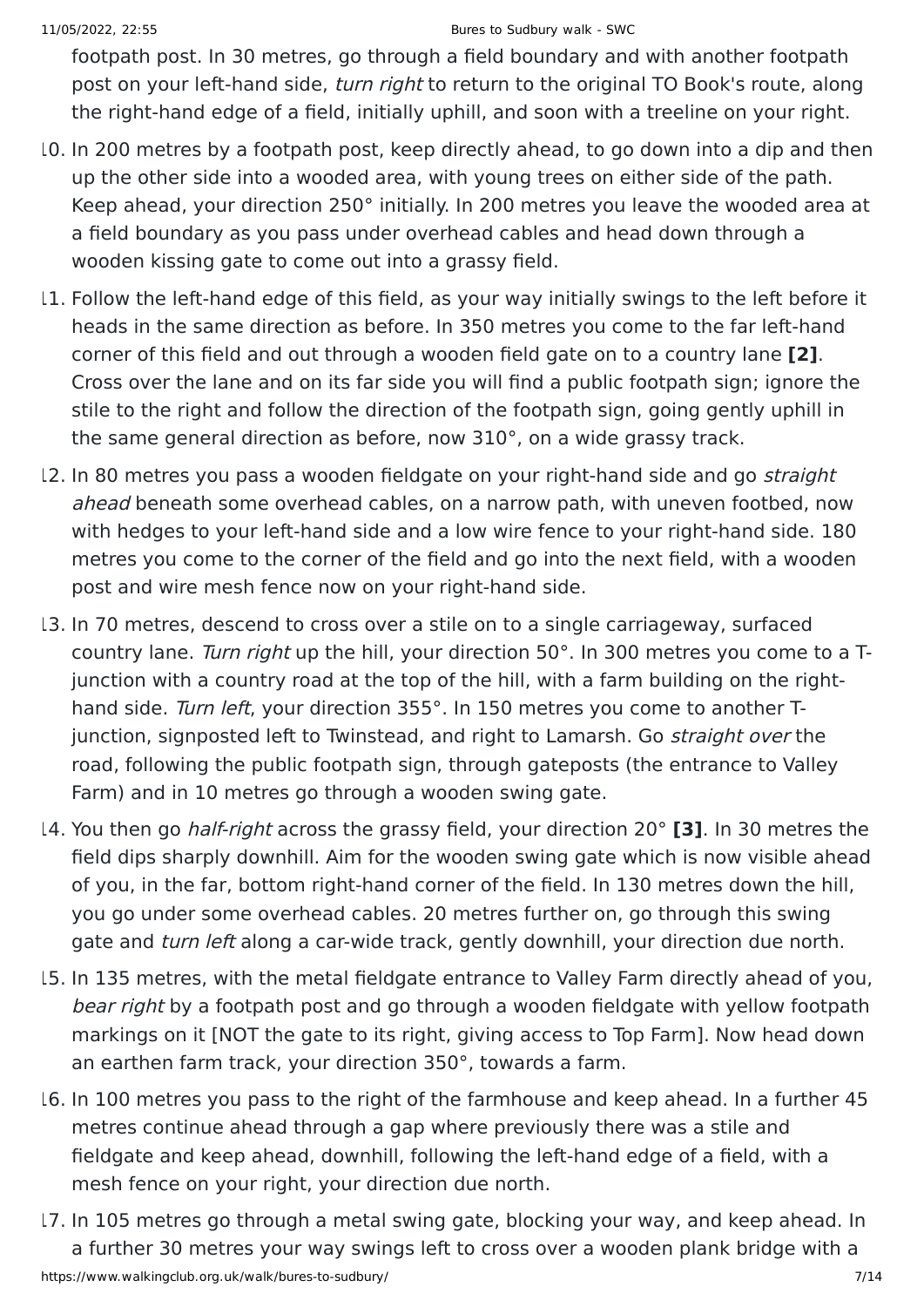public footpath marker on it, then over a small stream, then another wooden plank bridge to come out into a field.

- 18. Here turn right and follow a (usually) clear path up the field, your direction due north. In 125 metres the path takes you directly under electricity cables on National Grid pylons. 65 metres beyond the pylons you come to the top of the field, to go up earthen steps up the bank to the top.
- 19. At the top do not be tempted to go through the gate directly ahead. Instead, turn left, following the yellow pointer on the post for the Stour Valley Path, your direction 280°. This narrow path follows the direction of the electricity pylons off to your left, with sloping bank dropping away to your left and a fenceline to your right. In 140 metres go through a wooden swing gate and follow the path on the other side in the same direction as before, but now without a fence on your right. In a further 150 metres you come out onto a car-wide track, with the enrance to Georges Cottage on your left-hand side.
- 20. Cross the track, bearing half-left and follow the path directly ahead to the right of a house. Follow the edge of the garden for 25 metres until you come to its far corner, under electricity cables, and by a footpath post turn right in the direction of the footpath post, diagonally across the field, following the line of the National Grid pylons, your direction 265°.
- 21. In 200 metres you pass to the left of the first pylon, to keep ahead over a meadow of rough ground which can be waterlogged after heavy rain and usually is in winter. You are aiming for the lower left-hand corner of the meadow, where it narrows. In 340 metres exit the meadow to come out onto a tarmac road, by a concrete footpath post. Some 20 metres to your right is the entrance to **Loshes Woodland Forestry Commission Conservation Area** .
- 22. Cross over the road, slightly to your right, and follow the footpath sign up a path ahead which soon comes out into the small visitor car park for Loshes Wood. If you wish you can enter Loshes Woodland through the gate in the deer protection fence some 25 metres to the right of the car park and walk on a permissive path through this conservation area, to exit through another, similar gate some 250 metres away in the far left-hand corner of the woodland, to re-join the route.
- 23. Otherwise, keep ahead up the track, pass under overhead cables and in 50 metres, you come to another Forestry Commission gate. Again, if you wish you can enter the woodland at this point and walk parallel to the public footpath on a permissive path. But the the public footpath is to the left of this gate. Follow this narrow path, with the Forestry Commission fence on your right.
- 24. In 250 metres you come to the far left-hand corner of the field, where you go over a stile to the right of an electric fence and continue *straight on* along the left-hand side of a large grassy field, with a ditch and a stream on your left-hand side, your direction 280°.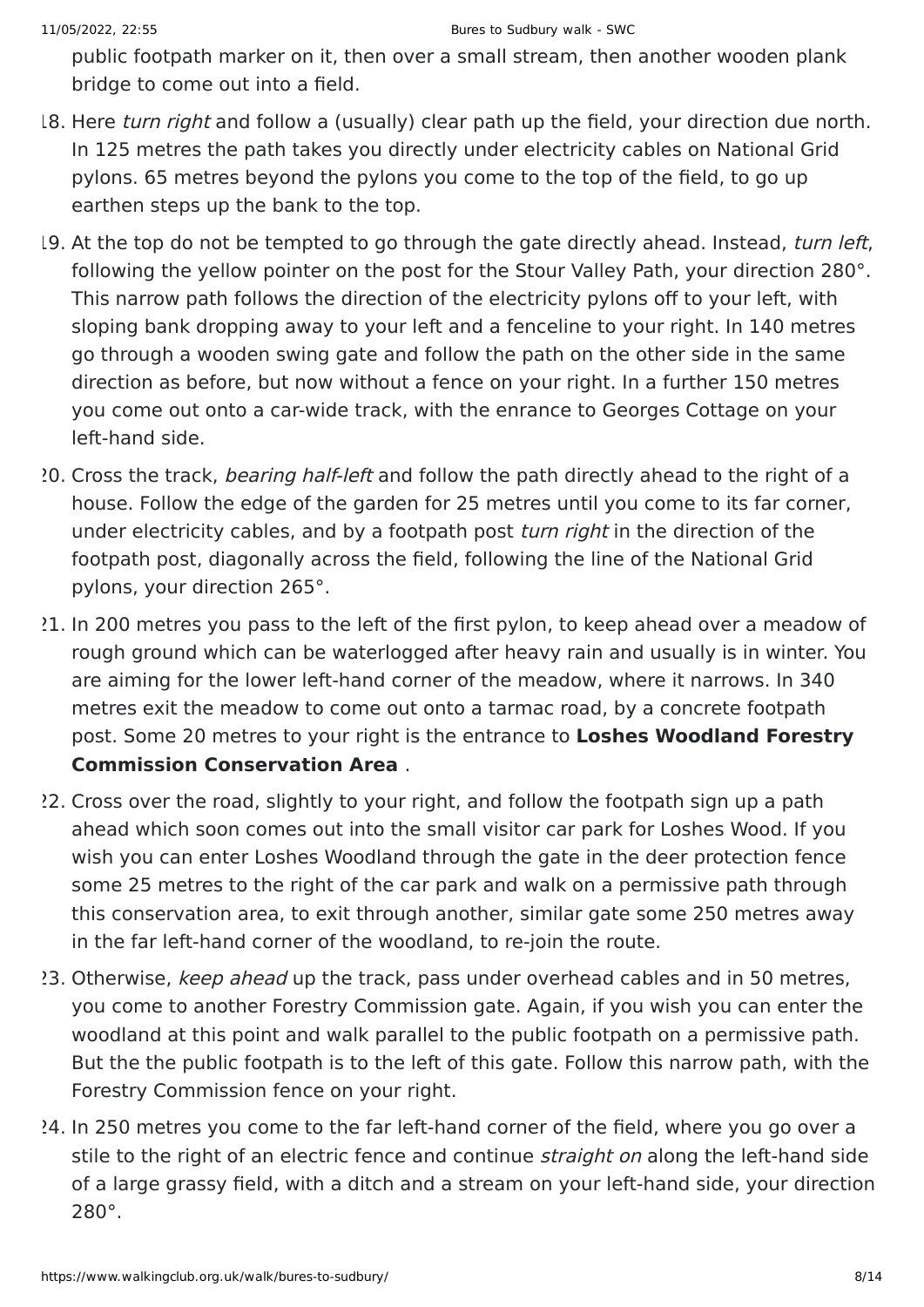- 25. In 400 metres there is a wooden fence line over to your left-hand side, at the end of a horse paddock. At this point **[!]** pause and look right across the field, where 85 metres away at the field boundary you can see where your way ahead continues uphill through a wooded area (there is usually a removable insulated break in the electric fence here). Although the official route is to continue down the left-hand edge of the field for another 100 metres or so to then turn right along its botoom and then in 80 metres right again to come up to the break in the fence, try crossing the field on a diagonal by the wooden fence.
- 26. In 85 metres you come to the break in the fence (you can remove the wooden slat to make it easier to climb over the fence - having first released the electric wire hookup). Pass through and replace the hook-up. Now head up the bank directly ahead of you, initially quite steeply, into woodland, your direction 50°.
- 27. The path begins to level out as you pass conifer trees on your left and deciduous trees to your right. In 100 metres you come to the end of the trees and to a crosspaths. Go straight over and up a hill, ignoring paths to the side, and continue ahead, soon with a wooden fence on your left, your initial direction 15°.
- 28. In 60 metres, where the wooden fence goes away to the left, carry straight on, now downhill along the left-hand edge of a field, with a new wooden fence on your right, heading towards a church spire which you can soon see directly in front of you. 110 metres go through a wooden fieldgate in front of you, cross over a grassy entrance way and in a further 10 metres cross a stile to come out onto a country road.
- 29. Turn right along this road and, in 40 metres, just before you come to Old School House on your left-hand side, *turn left* uphill along a car-wide earth and gravel track, following the public footpath sign towards the church spire, passing Old School House on your right-hand side. You next pass **Great Henny Rectory** on your right-hand side as you head up this track.
- 30. 150 metres you come to a wooden gate. On its left there is a smaller wooden gate. **[4]** This is the entrance to **St. Mary's Church, Great Henny**. The churchyard is a good spot for picnickers. **You now have a choice of 3 routes to continue the walk** , namely the **Original TO Book route to Bulmer Tye** , and for those on the short walk **the St Edmund's Way shortcut route** (also recommended for those on the "double header" long walk which started in Wakes Colne), and the **Diversion to Henny Street** , for lunch at the Henny Swan. Directions for the Diversion to Henny Street are given at the end of these Main Directions.
- 31. **The St Edmund's Way shortcut route** avoiding Bulmer Tye: pass through the churchyard, with the church over to your right, and exit the churchyard through the lychgate. Cross a concrete drive and take the signposted footpath *directly* opposite , and follow the St Edmund Way / Stour Valley path (which you have been following from time to time earlier in your walk). The path starts gently downhill, then levels out and starts to go gently uphill through a number of field boundaries. Just keep the church steeple of St Mary's Church directly behind you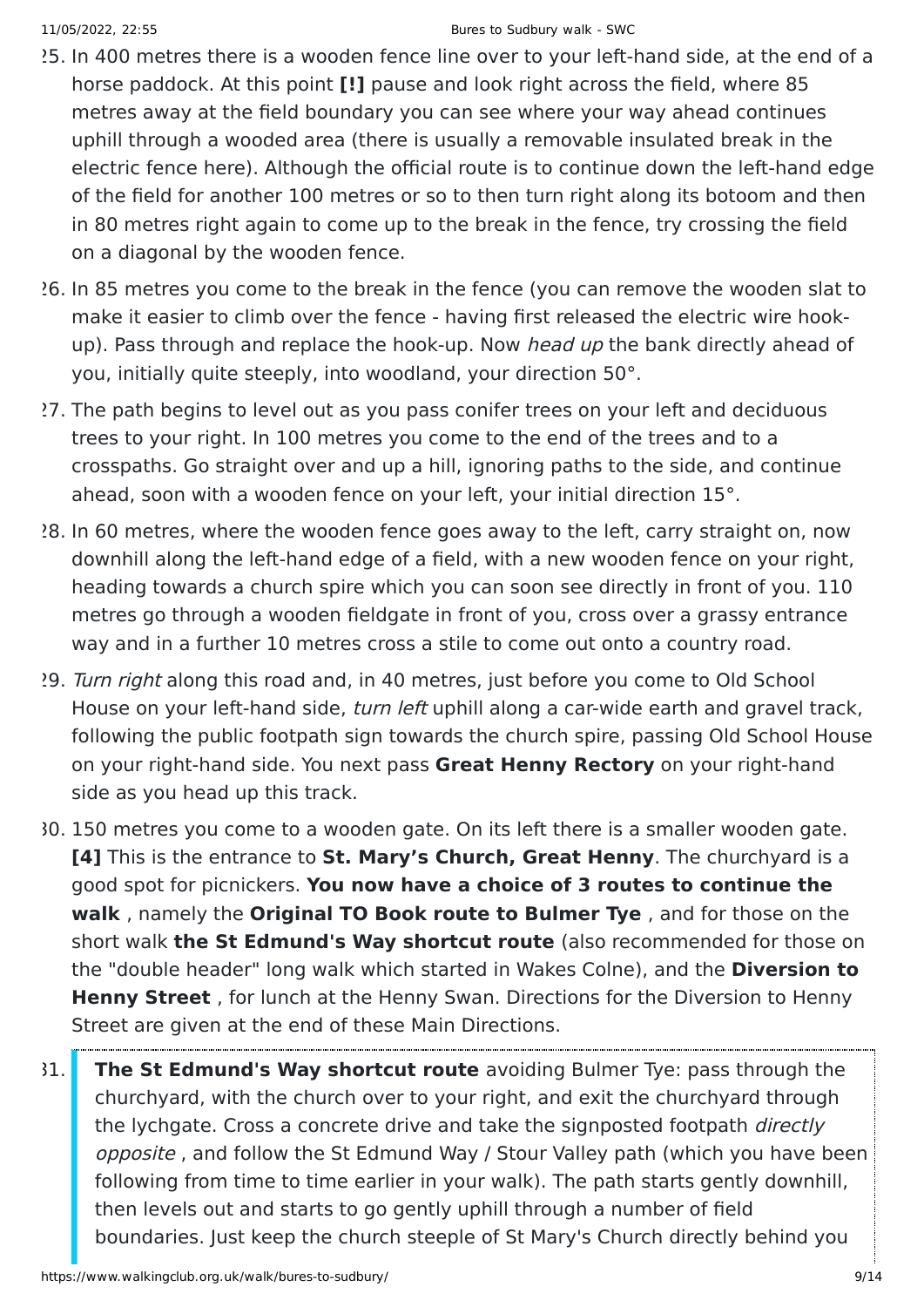at all times and follow the path in a northerly direction through delightful, open countryside, and you should not go wrong. In just under a mile the way heads uphill with a line of trees on your right to rejoin the main route at point **[6]**, where, coming from the shortcut, you keep *directly ahead* at the four-arm footpath sign.

- 32. To continue on the Original TO Book route to Bulmer Tye: Turn left immediately before the entrance gate to the church, your direction 275 degrees. In 15 metres, the hedge on your right-hand side goes sharp right. But you head straight on across the field, on what may be a clear path (depending on the time of year) and aiming for the two houses on the far side. (If the field is in crop or looks very muddy, go back to the churchyard, go through it and *turn left* on to a road, walk along it in a westerly direction for 300 metres to re-join the route by Henny Parish Room). In 250 metres you come to the perimeter fence around the houses. Follow the direction of the footpath sign around to the left, along the fence, to another footpath sign 40 metres ahead, where you turn right. In 60 metres you come out on to the road.
- 33. Turn right along the road. In 60 metres, you pass The Thatched Cottage on your righthand side and 15 metres further on ignore a turning to the right signposted 'Henny Church'. Follow the road as it curves around to the left, past Henny Parish Room on your right-hand side. In 140 metres further on, turn right down two steps, following a public footpath sign, along the right-hand side of the field, your direction due north.
- 34. In 300 metres [!] you come to an oak tree. 20 metres ahead, cross a ditch and by a footpath post *turn left*, following the right-hand edge of a line of trees, your direction 295°. In 200 metres you pass a farmhouse on your left-hand side (on the other side of the hedge) and 30 metres further on, pass through a gap in the hedgerow straight over into the next field. Walk along the edge of this field in the same direction as before. **[!]** In 140 metres, turn left over the ditch, then turn right along a car-wide gravel drive, continuing in the original direction, now within the well-maintained grounds of a farming business. 125 metres along this drive, you come out to a Tjunction, and turn right into **Little Henny**. In 160 metres, as the road swings to the right, you pass a house on your left-hand side called Pitfield Green. 200 metres further on, the road curves around to the right, heading towards some trees. Just 5 metres beyond the curve, there is a public footpath sign on the left-hand side of the road. **[5]**
- 35. If you are not stopping for a picnic lunch in Bulmer Tye, keep on the road northwards for 200 metres to rejoin the route at the asterisk **[\*]**
- 36. Otherwise turn left off the road and **[!]** follow the direction (300°) of the concrete footpath signpost across the field (which can be very muddy when not in crop) on a path which you may find poorly maintained and or scarcely visible at some times of the year.
- 37. If this field is very muddy and looks too unpleasant to cross, stay on the road for 200 metres, and at the road junction with Ryes Lane, turn left - and reverse the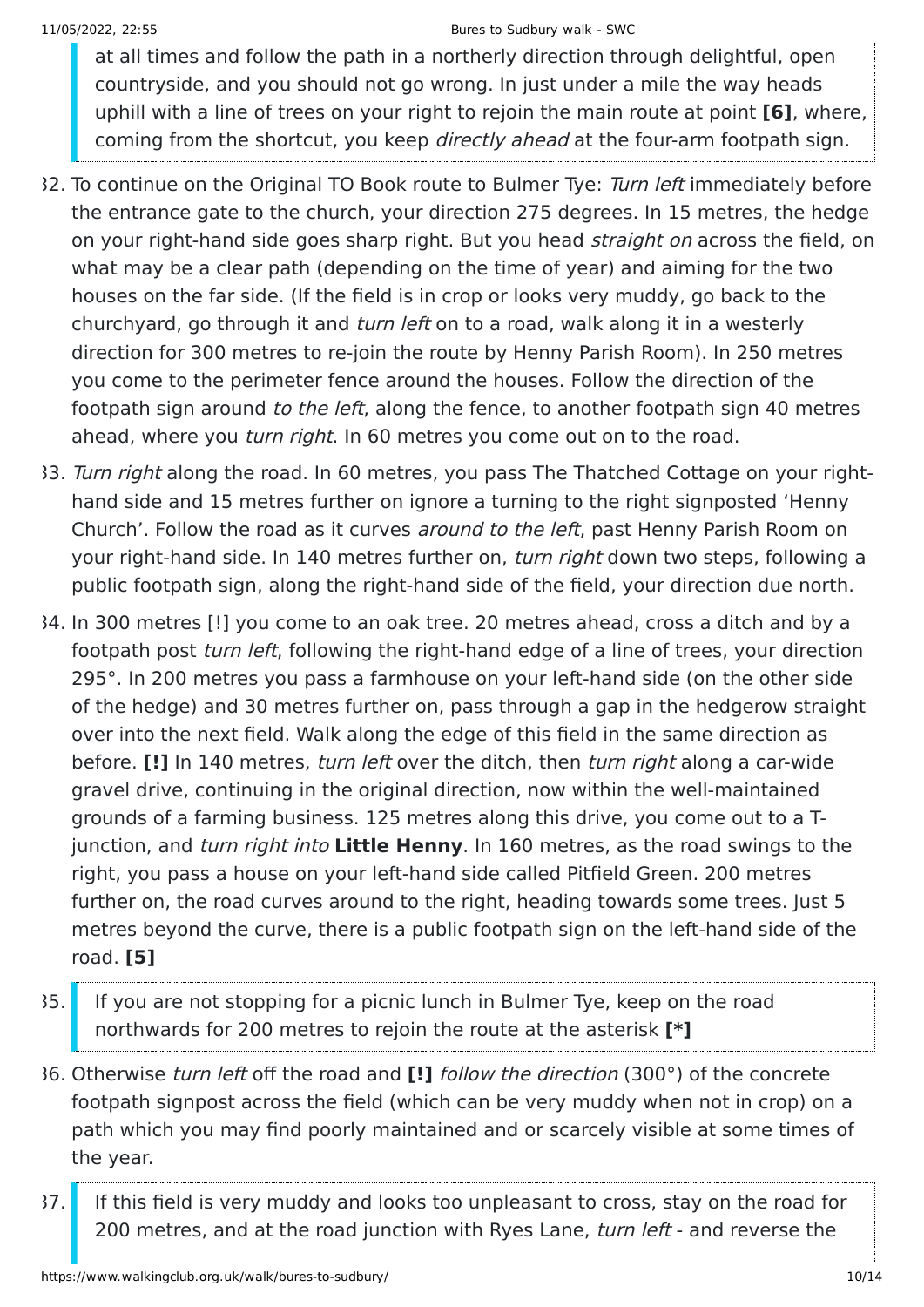walk directions from The Fox pub, that is: head along Ryes Lane in a northwesterly direction for 1 km until you reach the T-junction with the A131. Turn left along the road, and in 170 metres you come to **The Fox pub** on your left-hand side, the suggested lunch stop on the main walk.

- 38. In 150 metres, halfway across the field, turn quarter-right, and **[!]** aim for the short footpath post with a yellow arrow in the first gap in the hedge from the right by a large oak tree, some 40 metres from the right-hand edge of the hedgerow ahead.
- 39. By this footpath post, cross over two wooden planks into the next field. Continue straight on across the field, your direction 315°.
- 40. In 150 metres you come to the far side of the field, where there is another wooden footpath post. Cross on two planks over a ditch to go straight across the next field, in the same direction as before, for 250 metres, **[!]** aiming for the trees, with a long redbrick building behind them. Once at these trees, turn right, following the left-hand edge of the field, with the trees on your left-hand side.
- 41. 150 metres further on, go through a wooden swing gate, following the direction of the wooden footpath post just before the gate. Keep ahead on a grassy path through a field with young fruit trees and in 70 metres exit the field by another wooden swing gate. Turn left, following the direction of the arrow on the gatepost, into the car park of the **Bulmer Fox pub-restaurant** .
- 42. After lunch, with your back to the front of the pub entrance, turn right along the road (the A131). In 100 metres you pass Church Road on your left-hand side. 70 metres further on, turn right into Ryes Lane, which takes you back to Little Henny. Walk down Ryes Lane for 1 km, until the road enters some trees and curves sharply around to the right. Directly opposite is the entrance to Henny Lodge (formerly known as The Hall).
- 43. Turn left on a road at this junction **[\*]** following the sign for Ryes House, your direction 55°. In 60 metres you pass Lodge Farm on your left-hand side. 100 metres further on, where a small postbox faces you, take the *left-hand fork* which is signposted as a public by-way. Walk straight down this car-wide track, your direction 35 degrees, past two brick cottages on your left-hand side.
- 44. In 800 metres the path leads down and out of the trees, and on your right-hand side there is a wooden post with various yellow markers on it. Ignore this and continue straight along the existing path.
- 45. In 600 metres, having gone down the hill and up the other side, at the crest of this hill you have a fine view of Great Henny Church.
- 46. **[6]** At this crest you come to a four-armed footpath sign (where the path straight on goes through trees). Turn left along the car-wide public footpath, going due north. The short walk from Great Henny Church, and the route from the Henny Swan pub, re-join the main walk here. This car-wide track takes you steadily downhill. In 500 metres you come to the foot of the hill (where there are extensive farm buildings off to the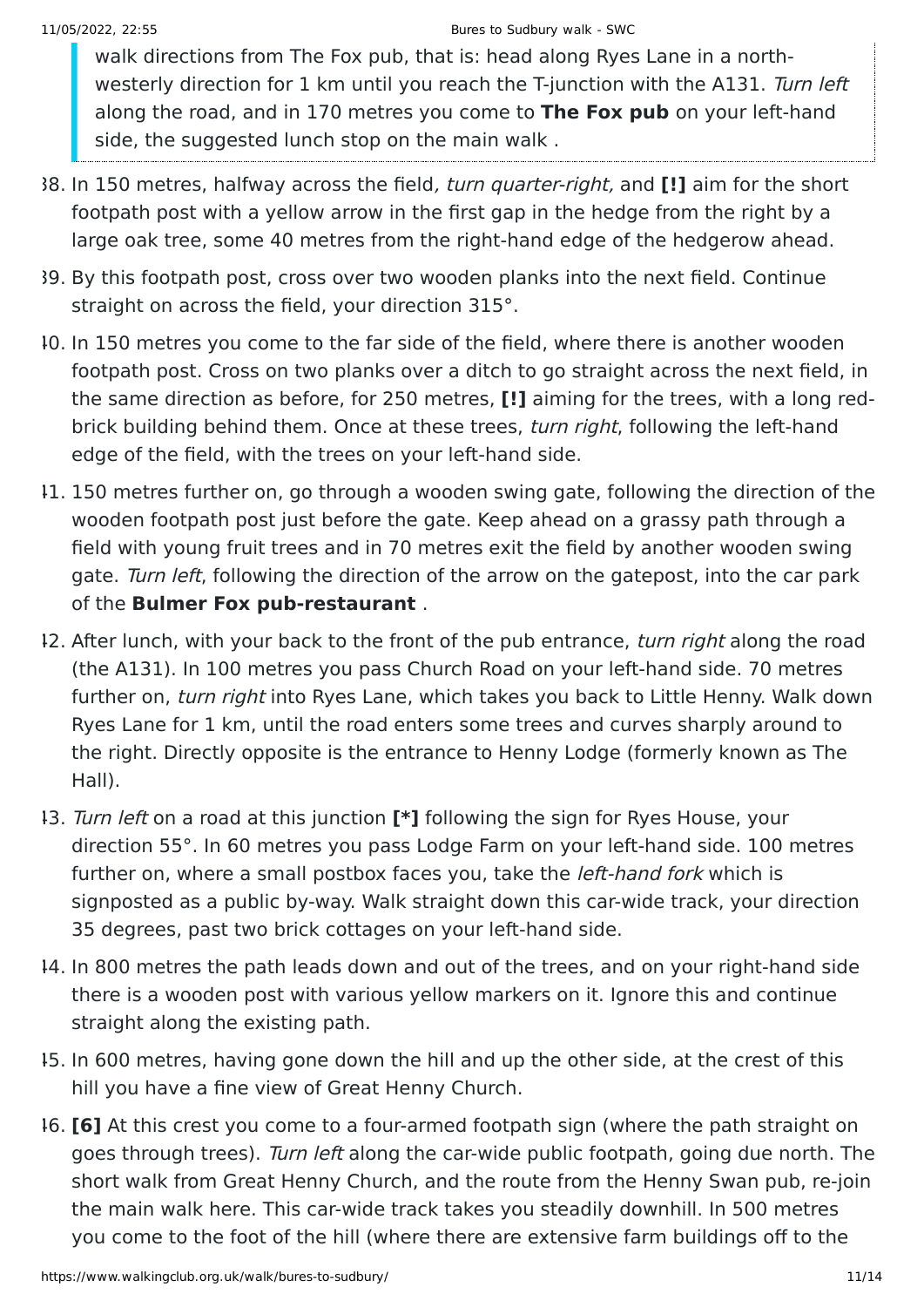right of the path) and to a footpath sign. Ignore the way to the right and go *straight* ahead along a car-wide track, due north uphill, along the right-hand edge of a field. In 110 metres where the hedge turns right, keep ahead, a quarter left, uphill on a narrower way and in a further 100 metres at the top of the field pass between a gap in the fence into a field (a new plantation).

- 47. Head straight down this plantation with closely planted young trees on either side of the path: the trees form a close canopy above you when in leaf. You head down to a dip and then up the other side, your initial direction 340°. From here you have a good view of Sudbury away to your right-hand side. In 250 metres, you come to the far side of the plantation and exit it.
- 48. Now follow the path ahead through some trees, your direction 300°, as it winds its way downhill. You are now on the outskirts of **Sudbury** and can see some houses down on your right-hand side. Ignore ways off and in 200 metres, the path takes you up to the back of a row of houses and you follow the path sharp right down the hill. and down a flight of new wooden steps, parallel with the row of houses.
- 19. In 100 metres you come out on to a residential street, by a public footpath sign. Turn right down the street, your direction 60°. In 100 metres, you come down to the bottom of Pinecroft Rise and turn left . In 100 metres follow the road as it curves around to the right , past Hall Rise (road) on your left-hand side. 70 metres further on, you come to the bottom of Meadow View Road where you reach a T-junction with the main road.
- 50. Cross over the main road and on the far side go through a wooden kissing gate near a sign saying Kone Vale. Go straight ahead down the path through lawns and into the trees. In 250 metres take the *right-hand fork* in the path, next to a Babergh District Council sign. 15 metres further on, fork left up the slope with metal railings on to the disused railway line.
- 51. At this point, if you wish to go directly to Sudbury railway station without having tea turn right and follow the path along the top of the disused railway line for just over 1 km, passing over a number of bridges, until the path descends, narrows and exits on the flat through a sports centre's car park, at the end of which you turn right for the railway station.
- 52. For the main route: turn left on top of the disused railway line, your direction  $310^{\circ}$ initially. In 65 metres a bridge takes you over the main road. 125 metres further on, continue straight on over a metal bridge. 250 metres beyond that, you come to a brick bridge with a metal railing, where just before the bridge **[!]** you turn right and head down steps (with a wooden banister on their right-hand side).
- 53. At the bottom of the steps go around the wooden barrier and head *straight across* the field ( **Sudbury Meadows** ) towards the bridge across the river ahead, your direction 80°. In May /early June there is usually a splendid display of buttercups in this field. In 120 metres cross the bridge (with metal gates at both ends) and, on the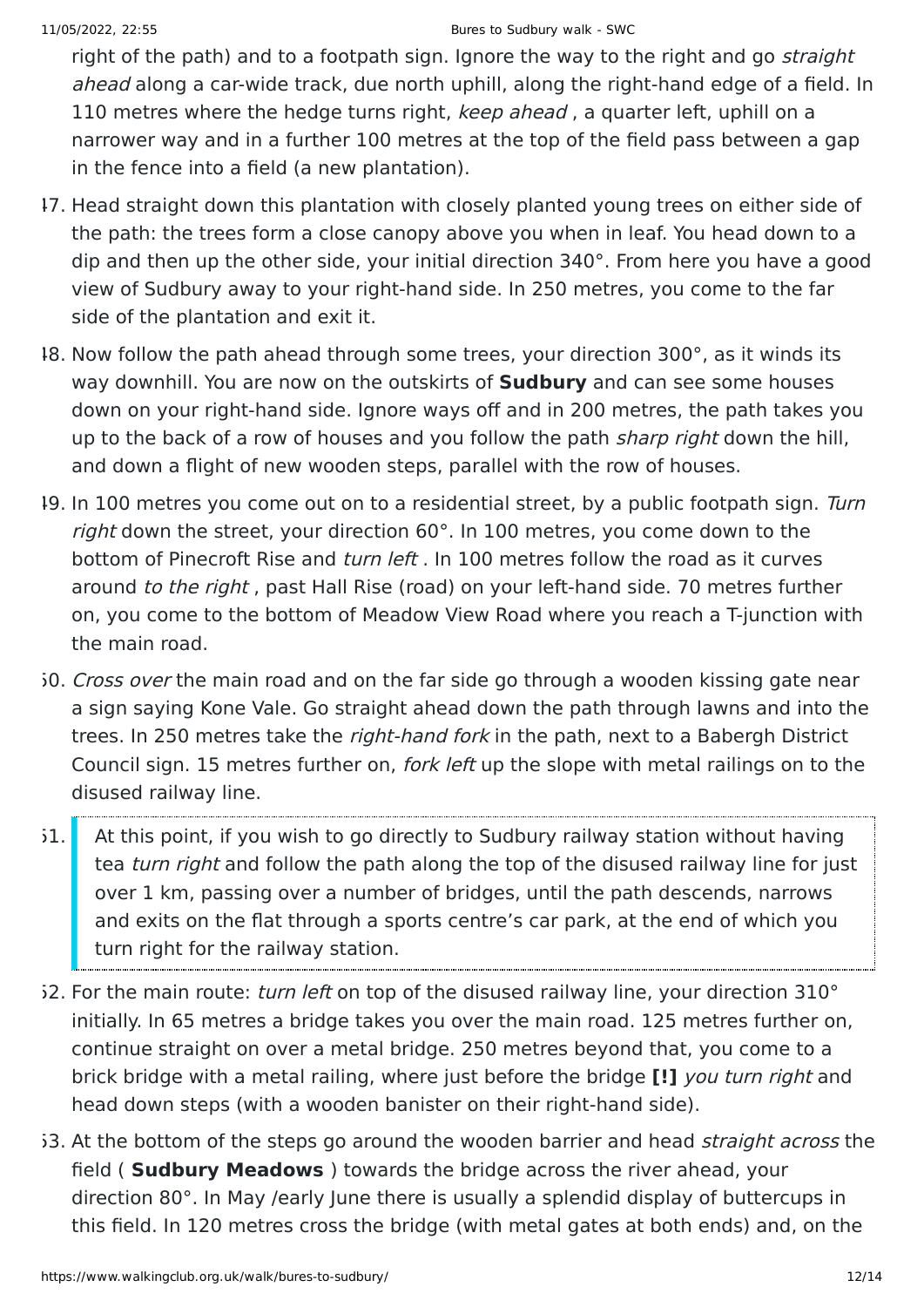far side, *turn half-left*, heading for the Mill Hotel, the large white building to the right of the church tower, your direction 60°. In 300 metres, having crossed two minor streams, you come across the field to a gate leading on to a brick bridge, going alongside a large duck pond and out to the **Mill Hotel, Sudbury**, on your left-hand side, the suggested tea stop.

54. Coming out of the Mill Hotel, if you wish to visit **The Parish Church of St Gregory** , then *turn left* outside the hotel's entrace and it is less than 5 minutes walk to the church. Otherwise, coming out of the hotel, go straight up to the top of Walnut Tree Lane. Turn left on the main road, going into town. In 200 metres ignore the road left to Bury St Edmunds and Colchester. Carry on down Gainsborough Street. In 170 metres down on your left-hand side is **Gainsborough's House**. 100 metres further on, you come out into the Market Square. To get to Sudbury railway station, turn sharp right and, in 40 metres, turn left into Station Road. At the bottom of Station Road, the Eastern Station Lounge night club is on your left-hand side and you follow the signs straight across for **Sudbury Railway Station**.

# Directions for Diversion to Henny Street

- 1. To take lunch at the **Henny Swan pub**: walk through the churchyard of St Mary's Church, and exit it on the far side. Turn right on a car wide track that leads in 80 metres or so into an open field.
- 2. Keep *straight on*, gently downhill across the field on a car-wide track. In 300 metres at the far end of the field, curve left with a path towards a rusty, open sided barn, with a treeline on your right-hand side, and then just after you pass the barn curve right, downhill again.
- 3. Beyond the barn, veer left to a tarmac lane/driveway, and turn right, downhill on this lane. Follow the lane for 1.2km until it comes to a T-junction with another road (with a footbridge over the River Stour ahead).
- 4. Turn left on this road and in 250 metres you come on your left to the **Henny Swan pub**.
- 5. After lunch, come out of the pub and *turn left*, to carry on along the road. In 100 metres, turn left up a side road, sign posted to 'Middleton only'. In 375 metres stay on the road as it turns sharp right, ignoring a bridleway to the left, **Unless** you would prefer to avoid road walking to the village of Middleton by taking a circuitous route over fields to join the St Edmund Way - see box below. If following this field route you are advised to have OS Explorer Map 196 with you.
- 6. Turn left off the road and head along the bridleway, gently downhill, though a light woodland strip. In 125 metres, at a path junction, turn right along a field edge. In 105 metres turn left over the open field and in 160 metres turn right for 80 metres. The path now swings to the left and in 50 metres turn right over a large open field in a west of north-westerly direction. In 340 metres you join the St Edmund Way at a T-junction. Turn right, and continue on this pleasent Way, gently